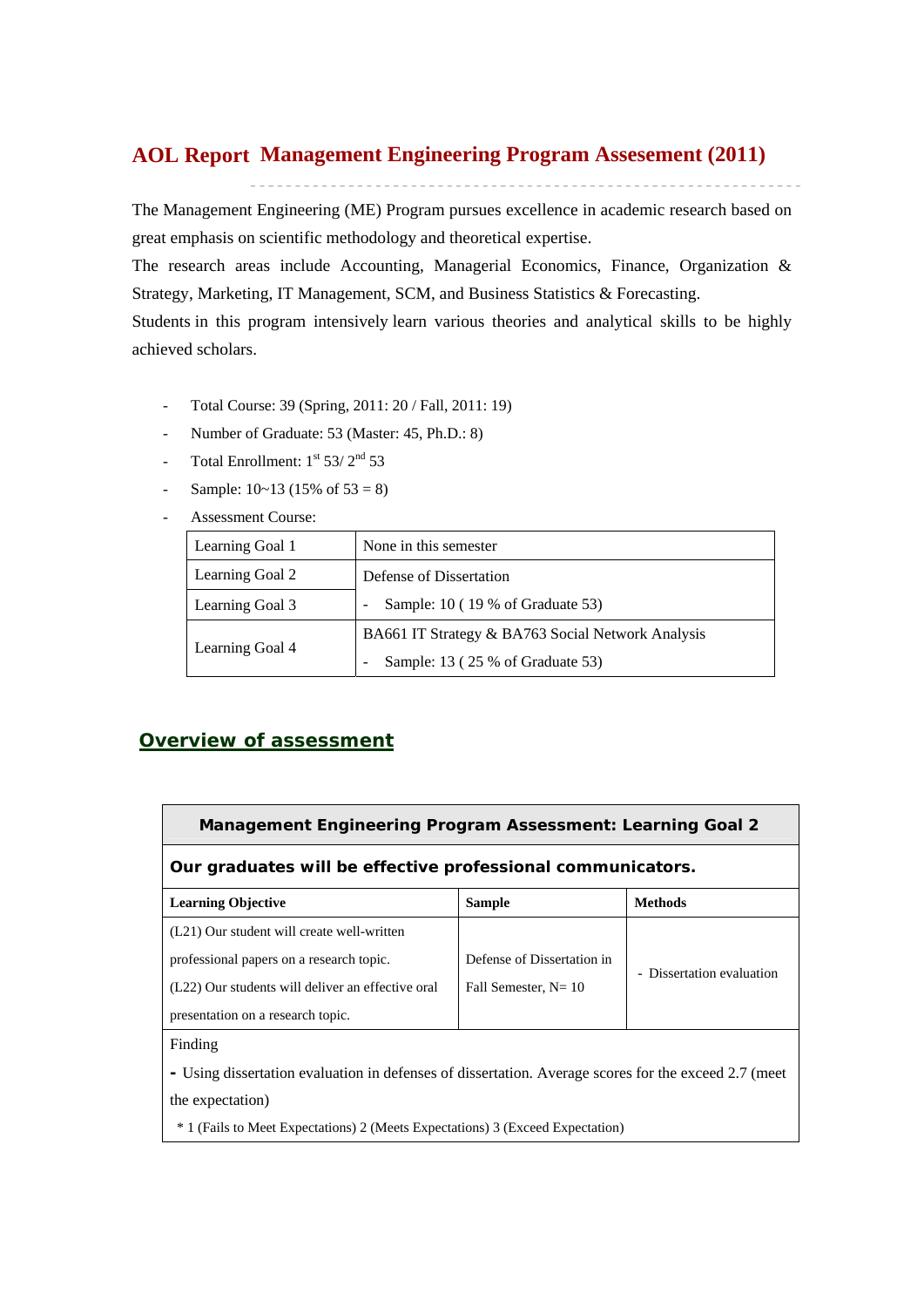| <b>Management Engineering Program Assessment: Learning Goal 3</b>                                                                                                                                                 |                                                       |                                                                                                                   |  |  |  |  |  |  |  |
|-------------------------------------------------------------------------------------------------------------------------------------------------------------------------------------------------------------------|-------------------------------------------------------|-------------------------------------------------------------------------------------------------------------------|--|--|--|--|--|--|--|
| Learning Goal Our graduates will be capable researchers.                                                                                                                                                          |                                                       |                                                                                                                   |  |  |  |  |  |  |  |
| <b>Learning Objective</b><br><b>Methods</b><br>Sample                                                                                                                                                             |                                                       |                                                                                                                   |  |  |  |  |  |  |  |
| 1. Our student will identify and<br>diagnose management/research<br>problems. $(L31)$<br>2. Our students will engage in<br>management research and present the<br>findings of such research effectively.<br>(L32) | Defense of Dissertation in<br>Fall Semester, $N = 10$ | - The chair of dissertation<br>committee members developed<br>Scoring Rubric with detailed<br>evaluation criteria |  |  |  |  |  |  |  |
| Finding<br>- Average scores for the exceed 2.8 (meet the expectation)<br><sup>*</sup> 1 (Fails to Meet Expectations) 2 (Meets Expectations) 3 (Exceed Expectation)                                                |                                                       |                                                                                                                   |  |  |  |  |  |  |  |

| Management Engineering Program Assessment: Learning Goal 4                 |                                                      |                                             |  |  |  |  |  |  |
|----------------------------------------------------------------------------|------------------------------------------------------|---------------------------------------------|--|--|--|--|--|--|
| Our graduates will use team building successfully.                         |                                                      |                                             |  |  |  |  |  |  |
| <b>Learning Objective</b>                                                  | <b>Methods</b>                                       |                                             |  |  |  |  |  |  |
| (L41) Our students will know how to<br>build a academic team successfully. | Student enrolled in BA661<br>$(N=8)$ & BA763 $(N=5)$ | Course-embedded survey (peer<br>evaluation) |  |  |  |  |  |  |

Finding

 $\mathbf{r}$ 

**-** Using Course-embedded survey in BA 661 & BA 763 for peer review among team members

 Using Course-embedded survey in BA 661 & BA 763. Average scores for the exceed 2.8 (meet the expectation)

\* 1 (Fails to Meet Expectations) 2 (Meets Expectations) 3 (Exceed Expectation)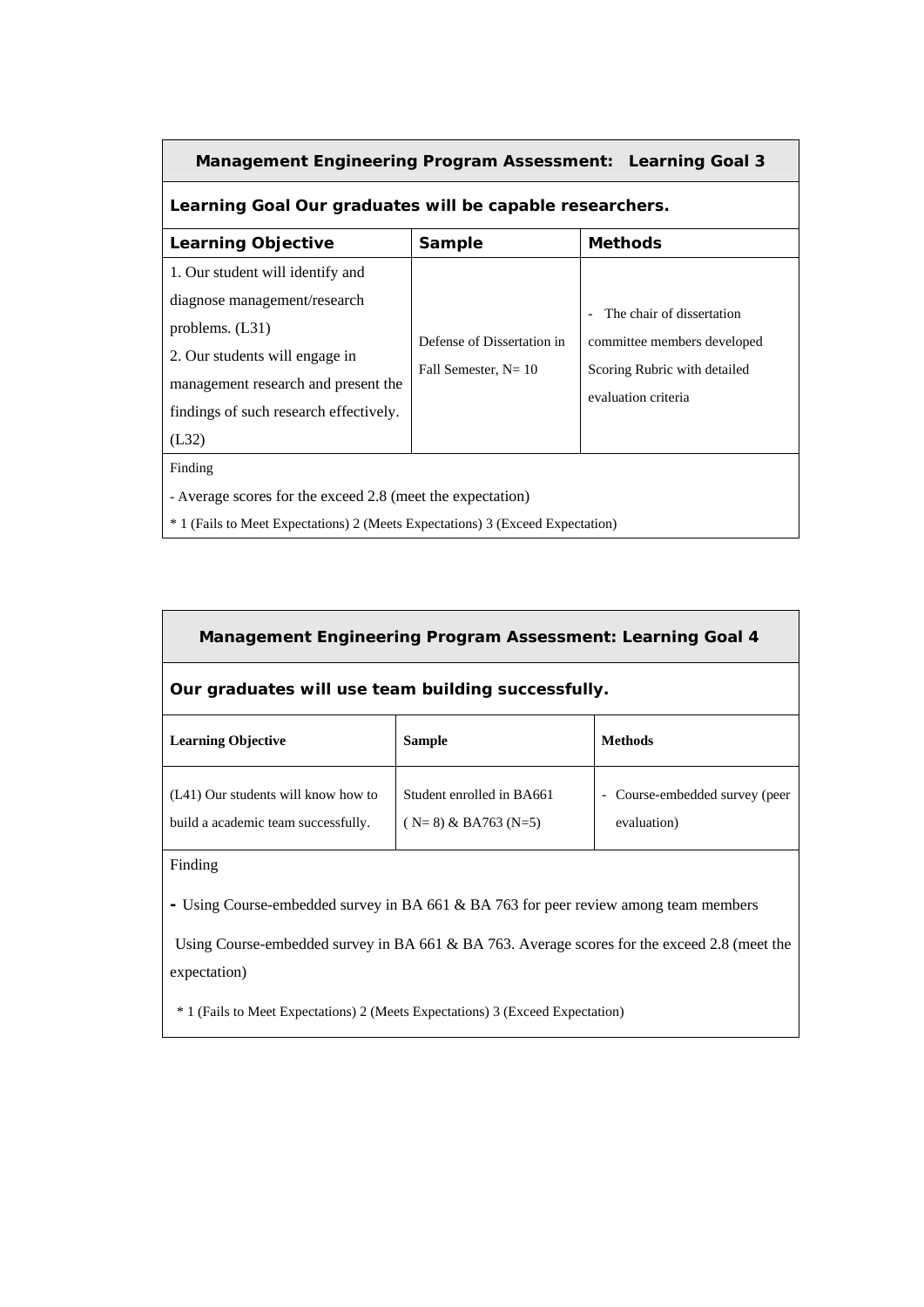## *Data Analysis and Results*

| <b>Assessment Learning Goal 2: Defense of Dissertation</b><br>Committee member evaluates the master or doctorial students |                |                |                |                |              |              |              |                |                |                |               |                |                |
|---------------------------------------------------------------------------------------------------------------------------|----------------|----------------|----------------|----------------|--------------|--------------|--------------|----------------|----------------|----------------|---------------|----------------|----------------|
| L21<br>Student                                                                                                            |                |                |                |                |              |              | L22          |                |                |                |               |                |                |
|                                                                                                                           |                |                |                |                |              |              |              |                |                |                |               |                |                |
| Number                                                                                                                    | $\mathbf{1}$   | $\overline{2}$ | 3              | $\overline{4}$ | 5            | 6            | $\mathbf{1}$ | $\overline{2}$ | 3              | $\overline{4}$ | 5             | 6              | 7              |
| $\mathbf{1}$                                                                                                              | 3              | $\overline{2}$ | $\overline{2}$ | $\overline{2}$ | 3            | 3            | 3            | 3              | 3              | 3              | 3             | $\overline{2}$ | 3              |
| $\overline{2}$                                                                                                            | 3              | $\overline{2}$ | 2              | 2              | 3            | 3            | 3            | $\overline{2}$ | 3              | 3              | 3             | 3              | 3              |
| 3                                                                                                                         | 2              | $\overline{2}$ | 2              | 3              | 3            | 3            | 3            | 2              | 3              | 3              | 3             | 2              | 3              |
| $\overline{4}$                                                                                                            | 3              | 2              | 2              | 3              | 3            | 3            | 3            | 3              | $\mathcal{E}$  | 3              | 3             | $\overline{2}$ | $\overline{2}$ |
| 5                                                                                                                         | 3              | $\overline{2}$ | $\overline{2}$ | 3              | 3            | 3            | 3            | 3              | $\overline{2}$ | 3              | 3             | $\overline{2}$ | 3              |
| 6                                                                                                                         | 3              | $\overline{2}$ | 3              | 3              | 3            | 3            | 3            | 3              | 2              | 3              | 3             | 3              | 3              |
| $\overline{7}$                                                                                                            | 3              | 3              | 3              | 3              | 3            | 3            | 3            | 3              | 3              | 3              | 3             | 3              | 3              |
| 8                                                                                                                         | 3              | 3              | 3              | 3              | 3            | 3            | 3            | 3              | $\overline{2}$ | $\overline{2}$ | 3             | 3              | 3              |
| 9                                                                                                                         | 3              | 3              | 3              | 3              | 3            | 3            | 3            | 3              | 3              | 3              | 3             | 3              | 3              |
| 10                                                                                                                        | 3              | 3              | 2              | 3              | 3            | 3            | 3            | 3              | $\overline{c}$ | 3              | $\mathcal{F}$ | 3              | 3              |
| 3 point total                                                                                                             | 9              | $\overline{4}$ | $\overline{4}$ | 8              | 10           | 10           | 10           | 8              | 6              | 9              | 10            | 6              | 9              |
| 2 point total                                                                                                             | $\mathbf{1}$   | 6              | 6              | 2              | $\theta$     | $\mathbf{0}$ | $\theta$     | 2              | $\overline{4}$ | $\mathbf{1}$   | $\mathbf{0}$  | $\overline{4}$ | 1              |
| 1 point total                                                                                                             | $\overline{0}$ | $\theta$       | $\mathbf{0}$   | $\mathbf{0}$   | $\mathbf{0}$ | $\theta$     | $\theta$     | $\theta$       | $\Omega$       | $\overline{0}$ | $\Omega$      | $\overline{0}$ | $\mathbf{0}$   |

\* Criteria: 1 (Fails to Meet Expectations) 2 (Meets Expectations) 3 (Exceeds Expectations)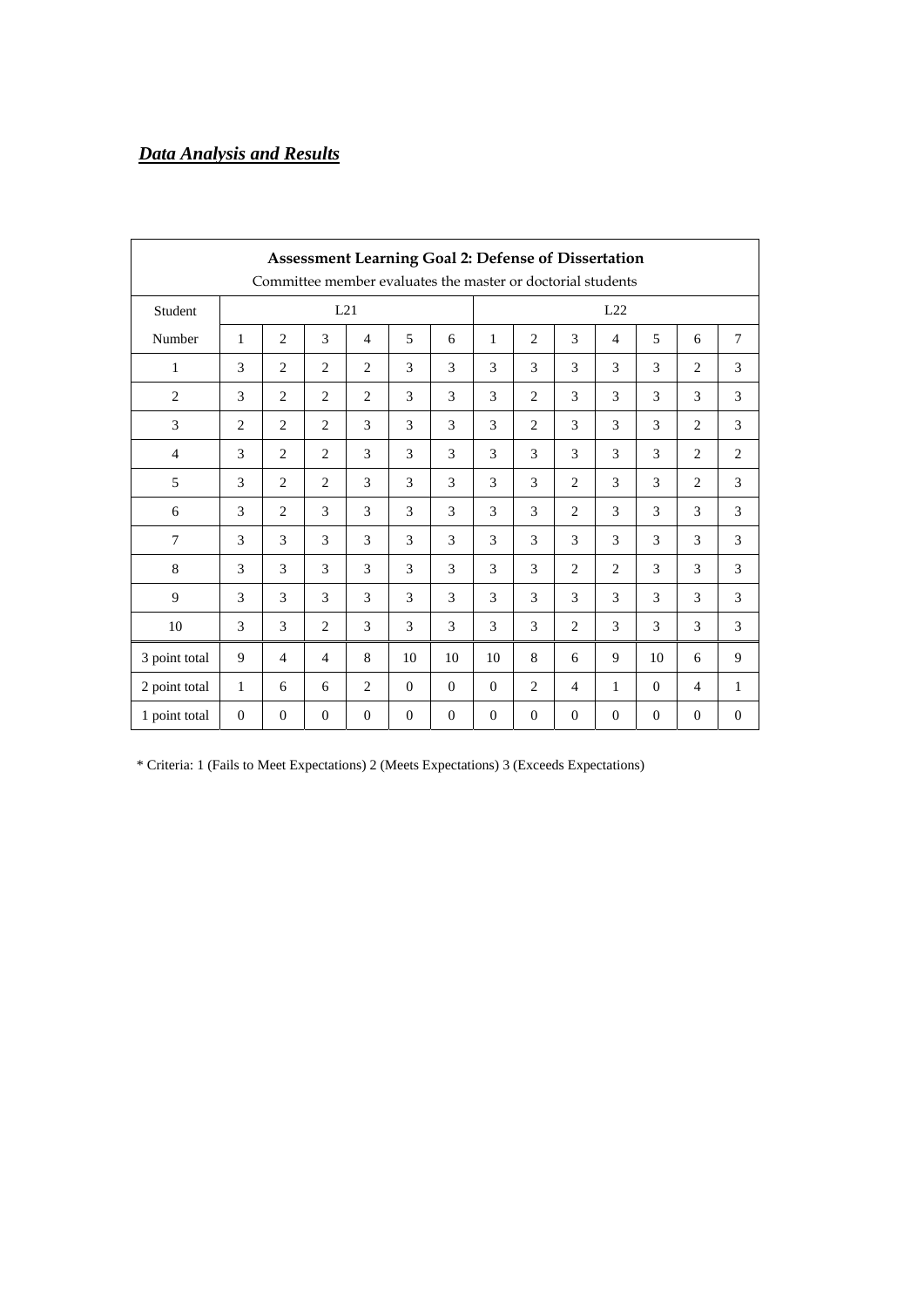| <b>Assessment Learning Goal 3: Defense of Dissertation</b>  |                |                |                |                |                |                |                |              |                |                |                |              |
|-------------------------------------------------------------|----------------|----------------|----------------|----------------|----------------|----------------|----------------|--------------|----------------|----------------|----------------|--------------|
| Committee member evaluates the master or doctorial students |                |                |                |                |                |                |                |              |                |                |                |              |
| Student                                                     |                |                | L31            |                |                |                | L32            |              |                |                |                |              |
| Number                                                      | 1              | $\overline{2}$ | 3              | $\overline{4}$ | 5              | 6              | $\overline{7}$ | $\mathbf{1}$ | $\overline{2}$ | 3              | $\overline{4}$ | 5            |
| 1                                                           | 3              | 2              | 3              | 3              | 3              | 3              | 3              | 3            | 2              | 3              | 3              | 3            |
| $\mathbf{2}$                                                | 2              | 3              | 3              | 3              | 3              | 3              | 3              | 3            | 3              | $\overline{2}$ | 3              | 3            |
| 3                                                           | 3              | 3              | 3              | 3              | $\overline{2}$ | 3              | $\overline{2}$ | 3            | 2              | 3              | 3              | 2            |
| $\overline{4}$                                              | 3              | 3              | 3              | $\overline{2}$ | 3              | 3              | 3              | 3            | 2              | 3              | 3              | 3            |
| 5                                                           | 3              | 3              | 3              | 2              | 3              | 3              | 3              | 3            | 2              | 3              | 3              | 2            |
| 6                                                           | 3              | 3              | 3              | 3              | 3              | 3              | 3              | 3            | 3              | 3              | 3              | 3            |
| $\overline{7}$                                              | 3              | 3              | 3              | 3              | 3              | 3              | 3              | 3            | 3              | 3              | 3              | 3            |
| 8                                                           | 3              | 3              | 3              | 3              | 3              | 3              | 3              | 3            | 3              | 3              | 3              | 3            |
| 9                                                           | 3              | 3              | 3              | 3              | 3              | $\overline{c}$ | 3              | 3            | 3              | 3              | 3              | 3            |
| 10                                                          | 3              | 3              | 3              | 3              | 3              | 3              | 3              | 3            | 3              | 3              | 3              | 3            |
| 3 point total                                               | 9              | 9              | 10             | 8              | 9              | 9              | 9              | 10           | 6              | 9              | 10             | 8            |
| 2 point total                                               | $\mathbf{1}$   | $\mathbf{1}$   | $\overline{0}$ | 2              | $\mathbf{1}$   | 1              | $\mathbf{1}$   | $\mathbf{0}$ | $\overline{4}$ | $\mathbf{1}$   | $\overline{0}$ | 2            |
| 1 point total                                               | $\overline{0}$ | $\overline{0}$ | $\overline{0}$ | $\overline{0}$ | $\mathbf{0}$   | $\mathbf{0}$   | $\overline{0}$ | $\mathbf{0}$ | $\overline{0}$ | $\overline{0}$ | $\mathbf{0}$   | $\mathbf{0}$ |

\* Criteria: 1 (Fails to Meet Expectations) 2 (Meets Expectations) 3 (Exceeds Expectations)